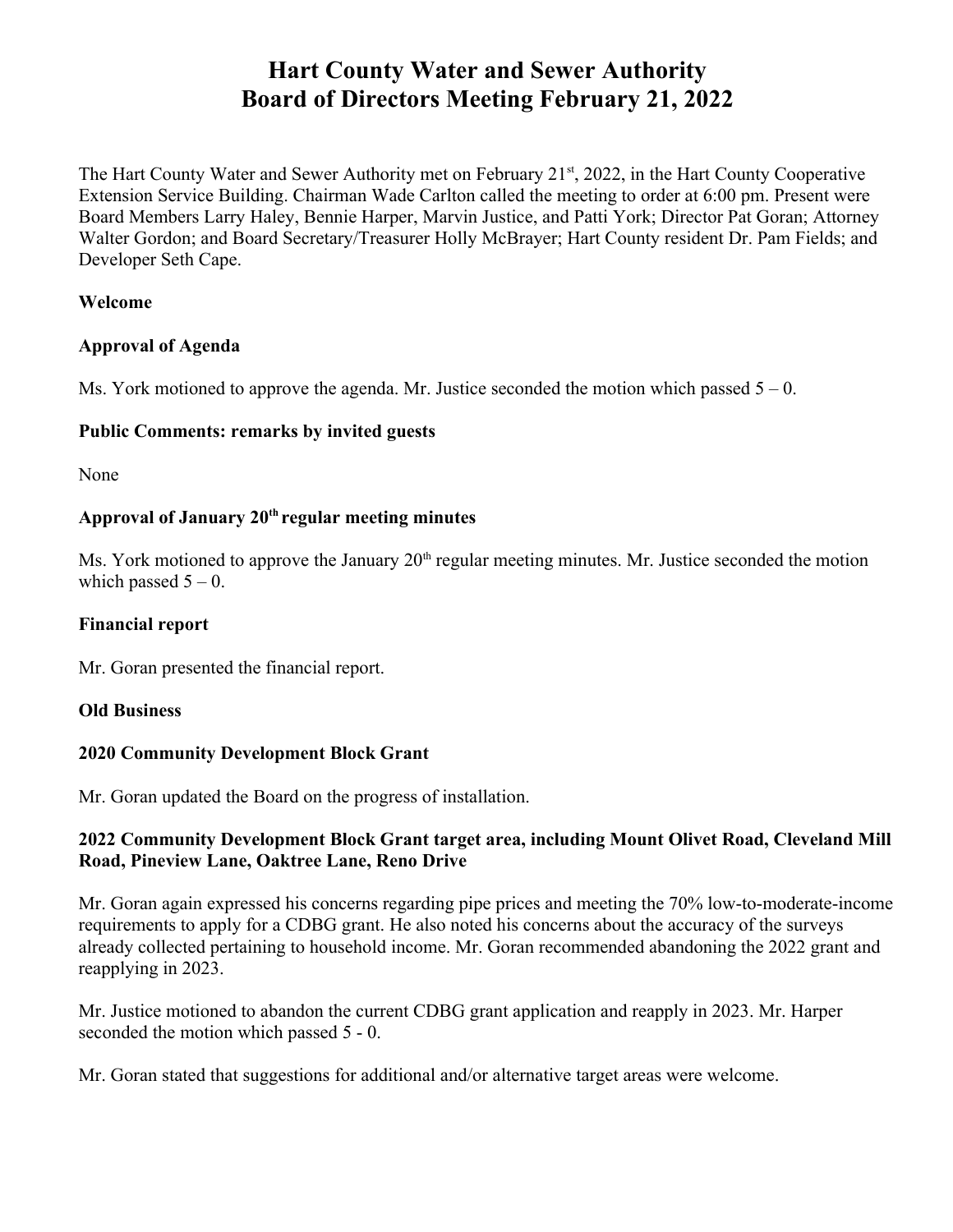#### **New Business**

#### **Request for water service – Twelve Oaks Road subdivision**

Mr. Goran informed the Board of the water service request for the Twelve Oaks Road subdivision. Mr. Goran provided a cost estimate of \$79,970.00 to install a water line to serve the subdivision and his recommendation to also complete the loop between Mt. Olivet Road and Old Mt. Hebron Road. He said that the subdivision on Twelve Oaks Road had been approved by the Hart County Board of Commissioners and that the developer had agreed to contribute \$49,400.00 toward the cost of construction.

Dr. Fields stated that she would be willing to commit to purchasing three taps and sign ten year commitment letters for her property on Twelve Oaks Road. She stated that she had no intention of subdividing the property at this time.

Mr. Haley motioned to approve proceeding with the project.

After some discussion, Mr. Haley amended his motion to proceed with the project contingent upon receiving the developer's contribution and that HCWSA's portion be paid for with SPLOST dollars. Mr. Harper seconded the motion which passed  $4 - 1$  with Mr. Justice opposed.

### **Request for water service – Scott Mill Road subdivision**

Mr. Goran informed the Board of the water request for a proposed subdivision on Scott Mill Road and provided a cost estimate of \$117,592.80 based on connecting to our existing line on Lecroy Lane. He also explained that the parcel in question is on the edge of the service delivery territory which could pose an issue with the City of Hartwell, even though the City did not currently have a water line on this part of Scott Mill Road. Mr. Goran stated that he had spoken briefly with the City Manager who thought the subdivision was within Hartwell's territory. Mr. Goran also stated that he would be meeting with the City Manager on Wednesday to further discuss this subject.

Mr. Goran said that the service territory agreement expires later this year.

Mr. Cape stated that he would be agreeable to contributing to the cost of construction.

The Board agreed to revisit this request at the next meeting.

#### **Director's Comments**

Mr. Goran informed the Board that the Board of Commissioners would vote on Authority Board appointments at the next regular meeting.

Mr. Goran informed the Board of a new subdivision on Bethany – Bowersville Road that had been approved by the Board of Commissioners which is located on a water line extension the Authority did a few years ago.